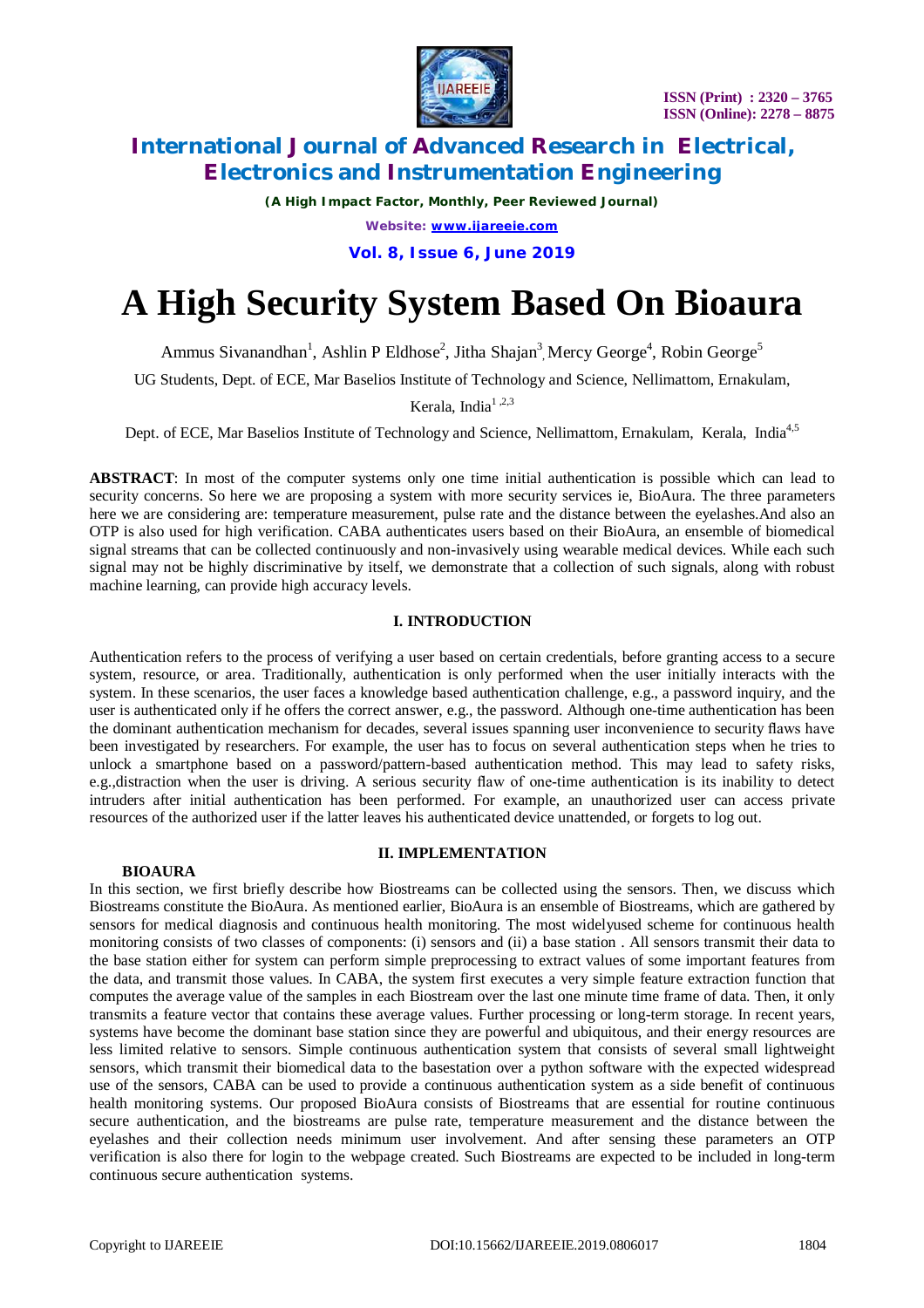

*(A High Impact Factor, Monthly, Peer Reviewed Journal)*

*Website: [www.ijareeie.com](http://www.ijareeie.com)*

## **Vol. 8, Issue 6, June 2019**

## **III. SCOPE OF APPLICATIONS**

In this section, we describe the possible applications of CABA. The concept of continuous authentication based on BioAura can be used to protect (i) personal computing devices and servers, (ii) software applications, and (iii) restricted physical spaces. Next, we conceptually describe how CABA can be used to protect each domain. Computing devices, e.g., personal computers, laptops, tablets, and cell phones, or servers can employ two different approaches to utilize CABA: (i) they can use their own computing resources to implement a stand-alone version of CABA, or (ii) they can simply use decisions made by a version of the scheme implemented on a trusted server. We investigate both approaches. For example: Suppose the user wants to login to his personal computer, the computer has enough computational power and energy capacity to implement a stand-alone version of CABA. This case is similar to the one in Example 1, except that there is no need for a trusted server. Similarly, CABA has the potential to provide continuous authentication for applications that need strong authentication, e.g., e-commerce applications. Its authentication decisions can be made on the same device that runs the application or on a powerful trusted server and then transmitted to the device that runs the application.

### **IV. COMPONENTS REQUIRED**

**Arduino Nano**

Fig 1 Arduino Nano



**Arduino Nano** is a small, compatible, flexible and breadboard friendly Microcontroller board, developed by Arduino.cc in Italy, based on ATmega328p ( Arduino Nano V3.x) / Atmega168 ( Arduino Nano V3.x). It comes with exactly the same functionality as in Arduino UNO but quite in small size. It comes with an operating voltage of 5V, however, the input voltage can vary from 7 to 12V. **Arduino Nano Pinout** contains 14 digital pins, 8 analog Pins, 2 Reset Pins  $\&$  6 Power Pins. Each of these Digital  $\&$  Analog Pins are assigned with multiple functions but their main function is to be configured as input or output. They are acted as input pins when they are interfaced with sensors, but if you are driving some load then use them as output. Functions like pinMode() and digitalWrite() are used to control the operations of digital pins while analogRead() is used to control analog pins. The analog pins come with a total resolution of 10bits which measure the value from zero to 5V. Arduino Nano comes with a crystal oscillator of frequency 16 MHz. It is used to produce a clock of precise frequency using constant voltage. There is one limitation using Arduino Nano i.e. it doesn't come with DC power jack, means you can not supply external power source through a battery. This board doesn't use standard USB for connection with a computer, instead, it comes with Mini USB support.

#### **Temperature Sensor**

The temperature sensor here we are using is water proof sensor. Its a one wire bus communication since it uses one port for communication and has 3 pins: red, black, yellow. It always give digital output because it has inbuilt ADC and we also providing a 4k pull up resistor. In the working of this sensor firstly it senses the temperature, and threshlod temperature is between -55 degree celsius to 125 degree celsius. After senses the temperature it converts the analog data into digital data. While converting it transmit 1 and after converted the value it transmit 0. And thus we get the digital output.



Fig 2 Tempreature sensor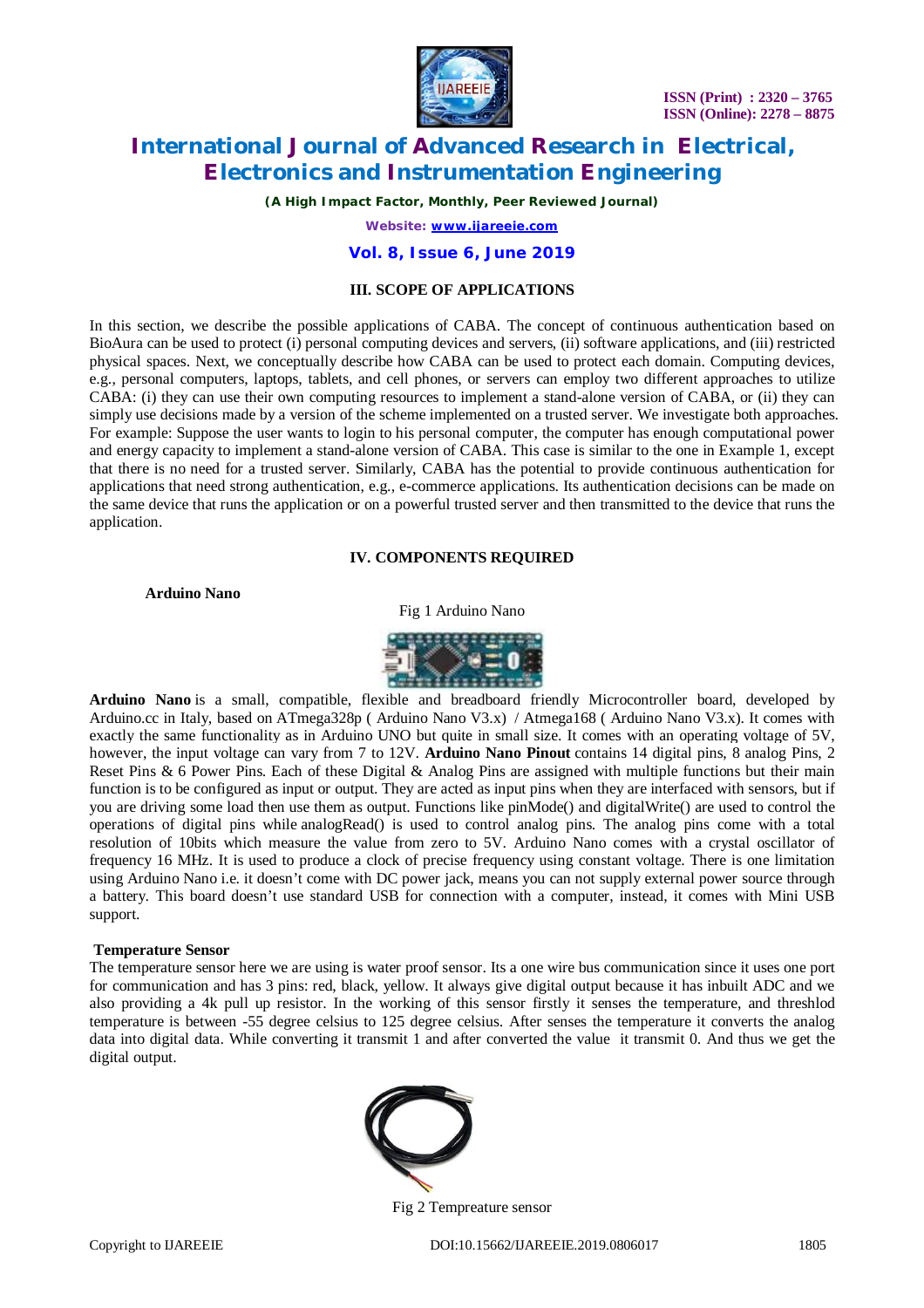

*(A High Impact Factor, Monthly, Peer Reviewed Journal)*

*Website: [www.ijareeie.com](http://www.ijareeie.com)*

**Vol. 8, Issue 6, June 2019**

**Pulse Sensor**



The Pulse Sensor is a plug-and-play heart-rate sensor for Arduino. It can be used by students, artists, athletes, makers, and game & mobile developers who want to easily incorporate live heart-rate data into their projects. Essence it is an integrated optical amplifying circuit and noise eliminating circuit sensor. Clip the Pulse Sensor to your earlobe or finger tip and plug it into your Arduino, you can ready to read heart rate.

The Pulse Sensor can be connected to arduino, or plugged into a breadboard.. On the front you see a small round hole, which is where the LED shines through from the back, and there is also a little square just under the LED. The square is an ambient light sensor, exactly like the one used in cellphones, tablets, and laptops, to adjust the screen brightness in different light conditions. The LED shines light into the fingertip or earlobe, or other capillary tissue, and sensor reads the light that bounces back. The back of the sensor is where the rest of the parts are mounted. The main specifications of pulse sensor are Operating voltage: 3.3V – 5V, Current: 4mA, Indicator LED.

**PCB**



Fig 4. PCB

Aprinted circuit board (PCB) mechanically supports and electrically connects electronic components or electrical components using conductive tracks, pads and other features etched from one or more sheet layers of copper laminated onto and/or between sheet layers of a non-conductive substrate. Components are generally soldered onto the PCB to both electrically connect and mechanically fasten them to it.

**LCD**



Fig 5. LCD

A liquid-crystal display (LCD) is a flat-panel display or other electronically modulated optical device that uses the light-modulating properties of liquid crystals. Liquid crystals do not emit light directly, instead using a backlight or reflector to produce images in color or monochrome. LCDs are availableto display arbitrary images (asin a general-purpose computer display) or fixed images with low information content, which can be displayed or hidden, such as preset words, digits, and seven-segment displays, as in a digital clock. They use the same basic technology, except that arbitrary images are made up of a large number of small pixels, while other displays have larger elements. LCDs can either be normally on (positive) or off (negative), depending on the polarizer arrangement.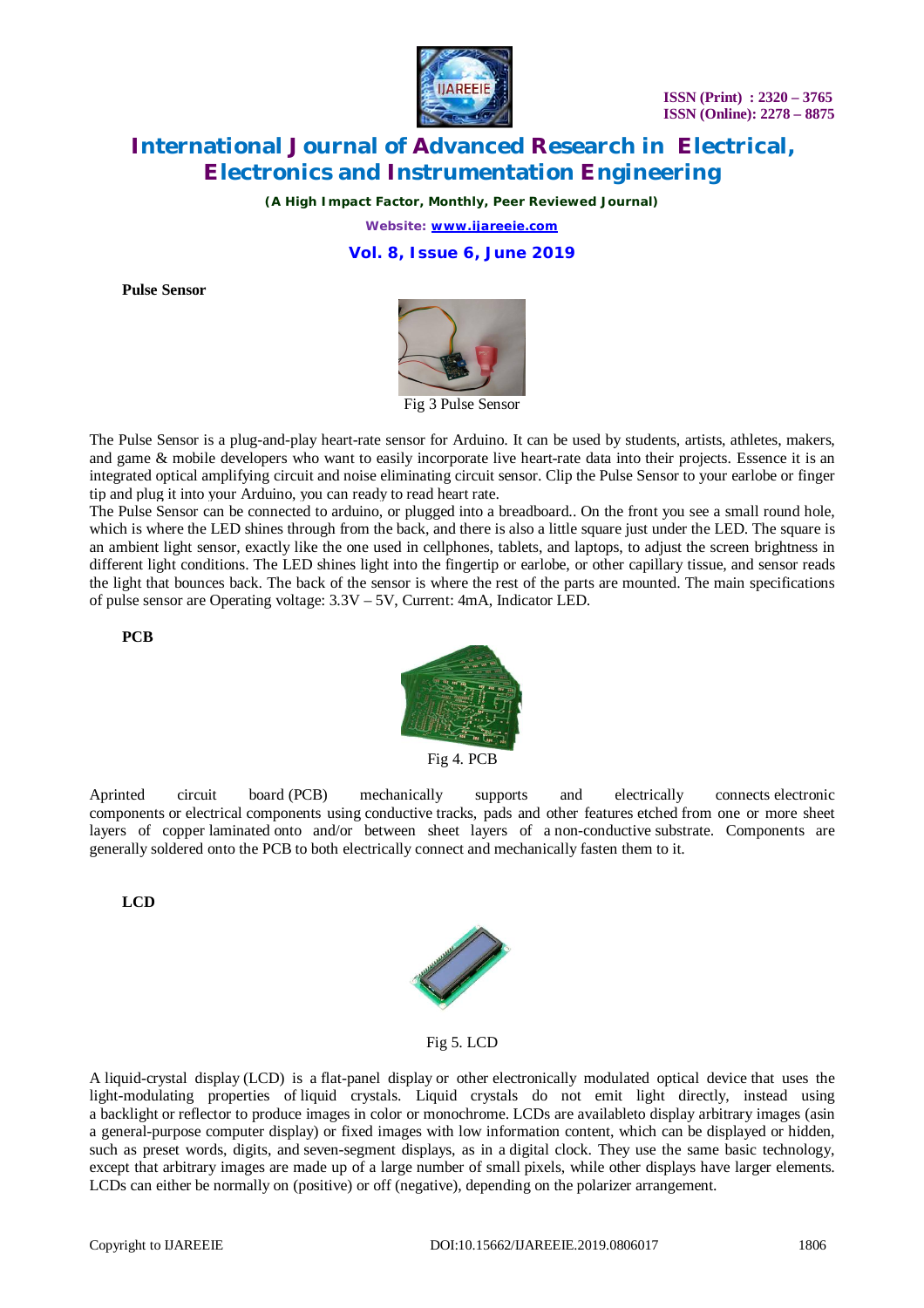

*(A High Impact Factor, Monthly, Peer Reviewed Journal)*

*Website: [www.ijareeie.com](http://www.ijareeie.com)*

### **Vol. 8, Issue 6, June 2019**

# **V1. IMPLEMENTATION**

#### **Prototype Implementation**

Similar to other authentication systems, CABA has two operating phases:

1)Enrollment phase in which CABA builds machine learning-based models for each user, given the training data.

2)User authentication phase in which the system continuously authenticates the user. The description of the two phases is presented next.

1) Enrollment phase: In the enrollment phase, the authentication system is given a training dataset. The system builds the model using a supervised learning approach, i.e., a machine learning approach in which the model is built based on labeled training data points. Generally, the amount of information needed to build a model varies from one application to another. We evaluated the number of training data points needed to investigate how much information should be sent to the authentication system to build a reliable and accurate model. Each data point in the training set is nine dimensional and consists of the average values of successive measurements of a Biostream over a one-minute timeframe. The value of each dimension is represented using half precision floating-point format that requires two bytes of storage. In order to maintain reliability, CABA should train a new model based on fresh biomedical data obtained at certain intervals.

2) User authentication phase: In this phase, the system makes decisions using the already-trained model. In a continuous authentication scenario, the system should verify the user's identity at certain intervals. The frequency of authentication depends on several factors, such as the required level of security and the amount of information required for one authentication. Therefore, unlike most previously-proposed continuous authentication systems, e.g., keyboard/mouse-based systems, that require the user to wait while they collect authentication information, CABA obtains the required information almost instantaneously because the information has already been gathered and stored on the system. In a single verification attempt:

**SVM**: The basic concept in an SVM is to find a hyperplane that separates the n-dimensional data into two classes. However, since the data points in the dataset are not usually linearly separable, SVMs introduce the concept of kernel trick that projects the points into a higher-dimensional space, where they are linearly separable. When no prior knowledge about the dataset is available, SVMs usually demonstrate promising results and generalize well.

#### **VII. RESULTS**

In this project, we are using three parameters to login a webpage. The parameters we concerned are temperature, pulse rate and the distance between the eyelashes. It is mainly for the office purposes. Firstly, the database of these parameters are stored in to a system using the software python. Whenever a person comes to unlock the webpage, the sensors senses the person's biostreams and it compares the person's biostreams with the stored data. And also a OTP will be sent to the user's smartphone. If the person is not the user then he can't login to the webpage. If he is the user then he will get an OTP and approved for login.